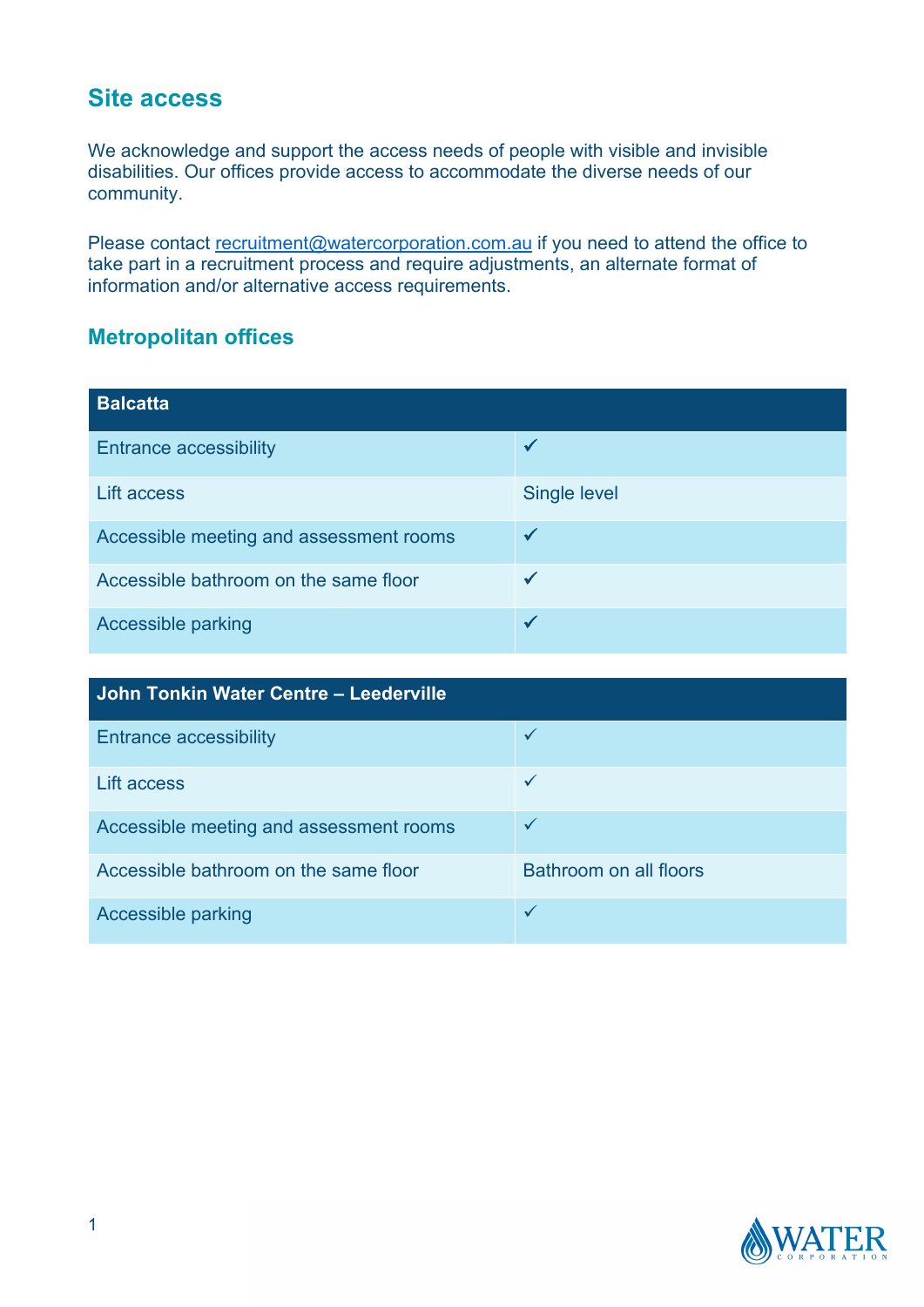| <b>Osborne Park</b>                     |  |
|-----------------------------------------|--|
| <b>Entrance accessibility</b>           |  |
| <b>Lift access</b>                      |  |
| Accessible meeting and assessment rooms |  |
| Accessible bathroom on the same floor   |  |
| <b>Accessible parking</b>               |  |

## **Canning Vale**

| <b>Entrance accessibility</b>           |                     |
|-----------------------------------------|---------------------|
| Lift access                             | <b>Single level</b> |
| Accessible meeting and assessment rooms |                     |
| Accessible bathroom on the same floor   |                     |
| Accessible parking                      |                     |

| <b>Shenton Park - Administration building</b> |  |
|-----------------------------------------------|--|
| <b>Entrance accessibility</b>                 |  |
| Lift access                                   |  |
| Accessible meeting and assessment rooms       |  |
| Accessible bathroom on the same floor         |  |
| Accessible parking                            |  |

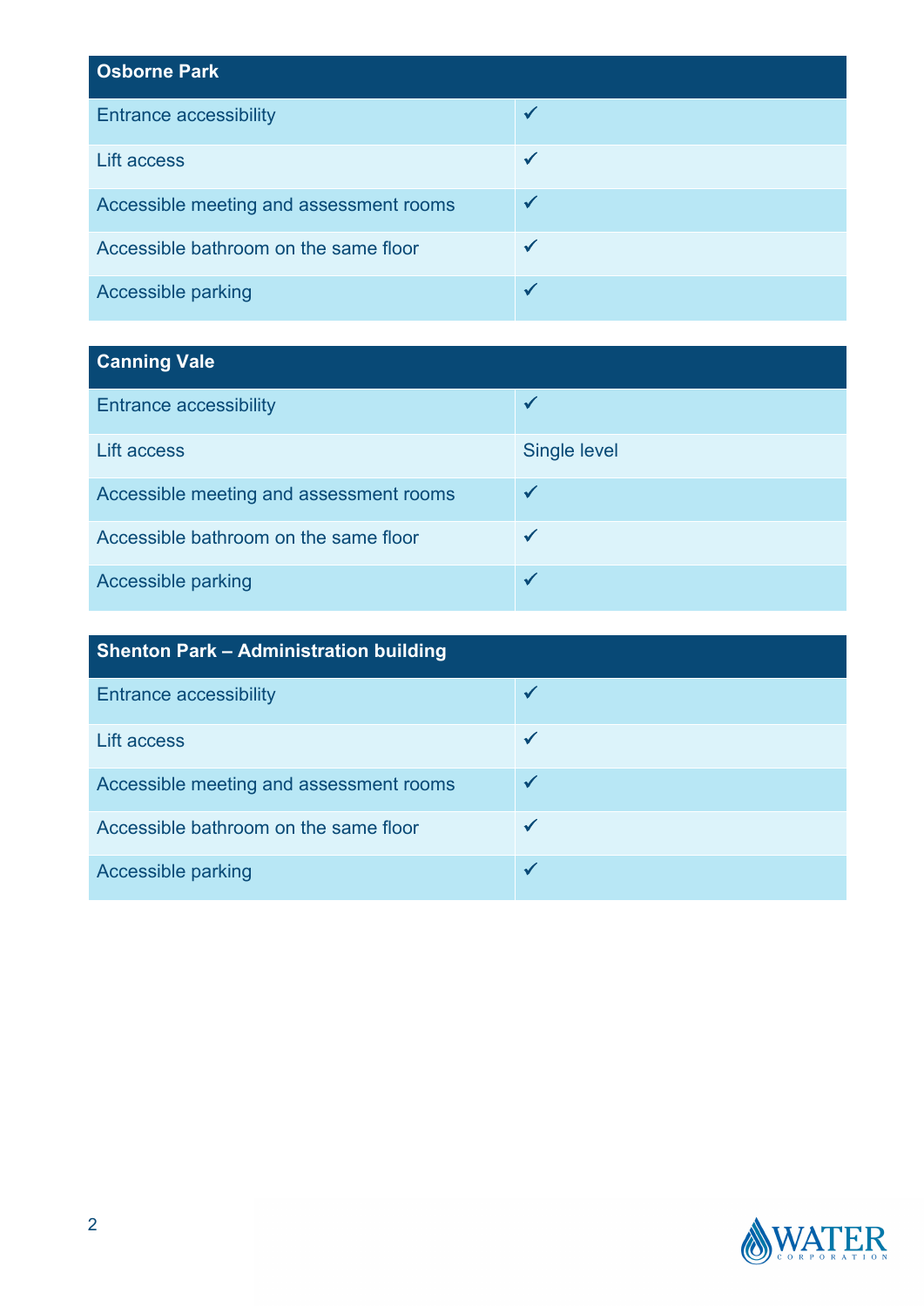## **Regional offices**

| <b>Albany</b>                           |                     |
|-----------------------------------------|---------------------|
| <b>Entrance accessibility</b>           |                     |
| <b>Lift access</b>                      | <b>Single level</b> |
| Accessible meeting and assessment rooms |                     |
| Accessible bathroom on the same floor   |                     |
| Accessible parking                      |                     |

| <b>Bunbury *leased building</b>         |                                                                    |
|-----------------------------------------|--------------------------------------------------------------------|
| <b>Entrance accessibility</b>           |                                                                    |
| Lift access                             | Lift at office front entrance                                      |
| Accessible meeting and assessment rooms | Limited accessibility                                              |
| Accessible bathroom on the same floor   | Ambulant and accessible toilets<br>located on Levels 10 and podium |
| Accessible parking                      |                                                                    |

| <b>Northam</b>                          |                     |
|-----------------------------------------|---------------------|
| <b>Entrance accessibility</b>           |                     |
| <b>Lift access</b>                      | <b>Single level</b> |
| Accessible meeting and assessment rooms |                     |
| Accessible bathroom on the same floor   |                     |
| Accessible parking                      |                     |